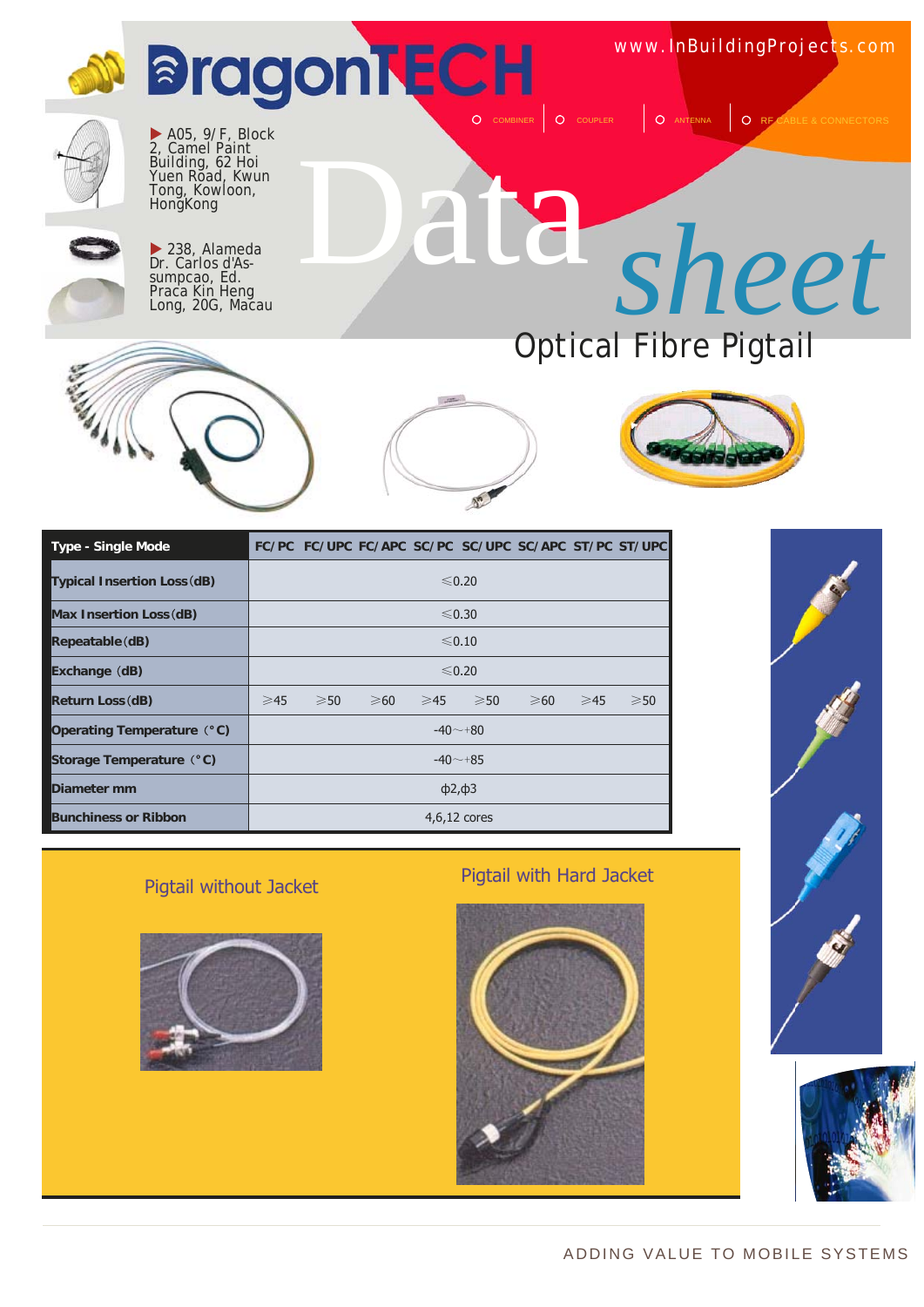

### Optical Fibre Patchcord

| <b>Single Mode</b> |              |              |                              | <b>Multi Mode</b> |
|--------------------|--------------|--------------|------------------------------|-------------------|
|                    |              | <b>SM</b>    |                              | <b>MM</b>         |
| Model              | <b>UPC</b>   | <b>APC</b>   | <b>PC</b>                    | <b>PC</b>         |
| Insert loss        | $\leq$ 0.2dB | $\leq$ 0.3dB | $\leq$ 0.3dB                 | $\leq$ 0.3dB      |
| Working temp       |              |              | $-40^{\circ}$ C $\sim$ +80°C |                   |
| Repeatable         | $\leq$ 0.1dB | $< 0.1$ dB   | $< 0.1$ dB                   | $\leq$ 0.1dB      |
| <b>Return loss</b> | $\geq$ 50dB  | $\geq 60$ dB | $\geq$ 45dB                  |                   |
| Pull strength      | $\geq$ 98N   | $\geq$ 98N   | $\geq$ 98N                   | $\geq$ 98N        |



 $FC/FC(62.63)$ 



Double core

 $FC/FC({\text{\texttt{0}}}\,2,{\text{\texttt{0}}}\,3)$ 

 $ST/ST(62, 63)$ 



 $SC/SC($   $\phi$  2,  $\phi$  3)







 $LC/LC($   $\phi$  2,  $\phi$  3)

LC Adapter



MT-RJ Adapter



**WJ** Adapter



ST/ST Adapter



 $FG/FO$  Adapter (D)



FC/SC APC adapter



 $r$ c. $r$ c. Atapter



SC/SC Adapter



FOTCIMO Asapter



| Connector                  |              |
|----------------------------|--------------|
| Insert loss                | $\leq$ 0.2dB |
| Keeping force $2~\sim 6N$  |              |
| Repeatable                 | $\leq$ 0.1dB |
| Working temp -40°C~+80°C   |              |
| Changeability $\leq$ 0.2dB |              |

SC/SC/APC Adapter

- **High Quality**
- Easy to Install
- Low Loss
- **Ex-stock Delivery**



### ADDING VALUE TO MOBILE SYSTEMS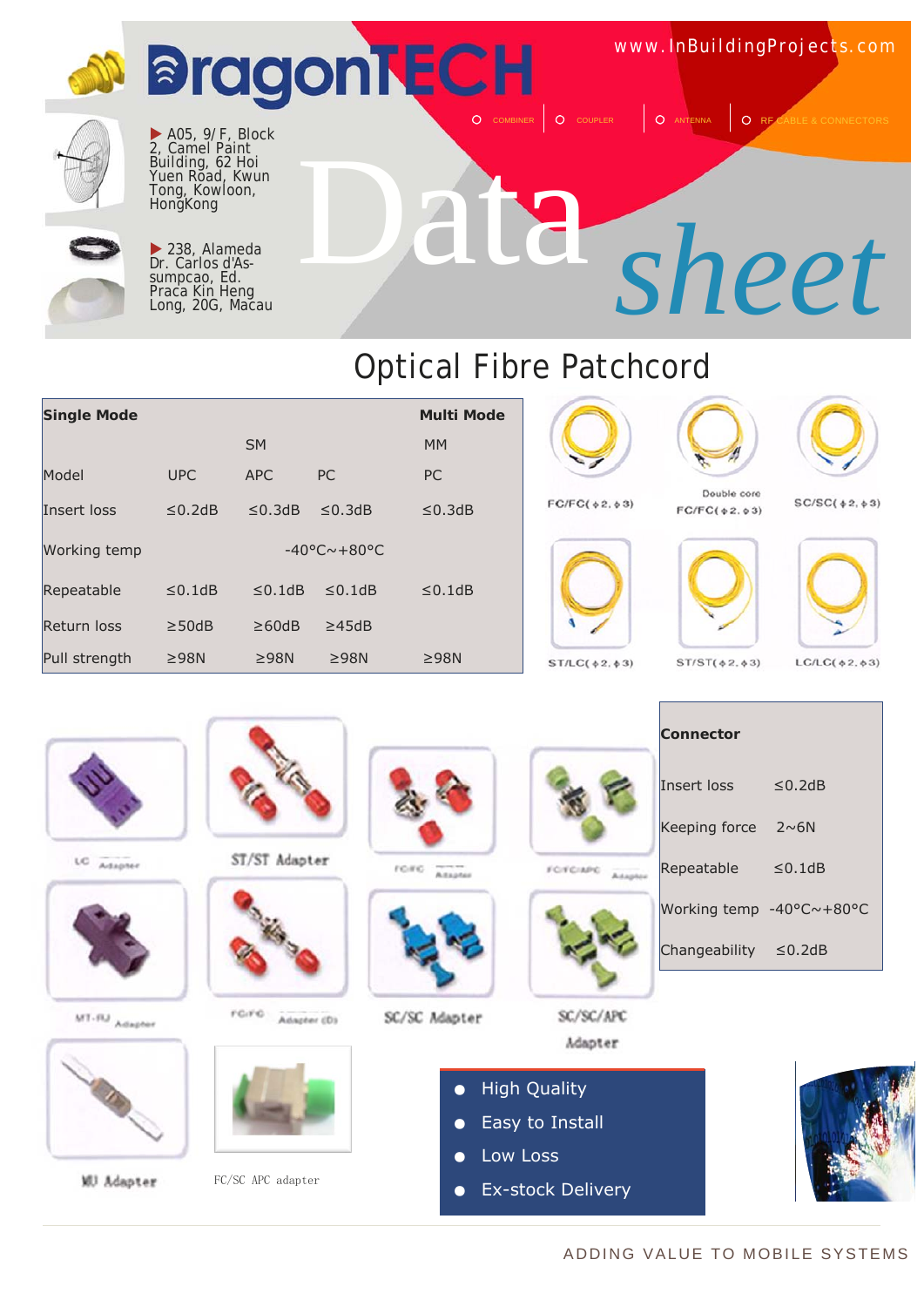



 $\blacktriangleright$  A05, 9/F, Block 2, Camel Paint Building, 62 Hoi Yuen Road, Kwun Tong, Kowloon, Hong<sub>Kong</sub>



 $\blacktriangleright$  238, Alameda Dr. Carlos d'Assumpcao, Ed. Praca Kin Heng Long, 20G, Macau

# Data *sheet*

### Indoor Single-mode Optical Cable ≤12 Cores

RoHS Compliant

Modal name: GJPFJV-2B1, GJPFJV-4B1, GJPFJV-6B1, GJPFJV-8B1, GJPFJV-10B1, GJPFJV-12B1

| Core                              | $\overline{\phantom{a}}$      | 4   | 6         | 8                  | 10                         | 12          |
|-----------------------------------|-------------------------------|-----|-----------|--------------------|----------------------------|-------------|
| <b>Normal</b><br>diameter<br>(mm) | 4.5                           | 4.5 | 5.5       | 6                  | 6.5                        | 6.5         |
| Materials:                        |                               |     | Features: |                    |                            |             |
|                                   | Fiber: Corning, YOFC, Draka   |     | $\bullet$ |                    | Cable: IEC 60794-2 and YD/ | Quality     |
|                                   | Kevlar: Dupont, Teijin Pwaion |     | T1258.4   |                    |                            | ISO9001     |
| Buffer: PVC                       |                               |     | $\bullet$ |                    | Fibre: ITU-T G.652, ITU-T  | <b>ROHS</b> |
| Jacket: PVC                       |                               |     |           | G.655, ITU-T G.657 |                            |             |





1=buffered fiber 2=Kevlar 3= Jacket

| item                                           |                        |            |                | G.652                             |             | G.655                                                     |             | G.657               |
|------------------------------------------------|------------------------|------------|----------------|-----------------------------------|-------------|-----------------------------------------------------------|-------------|---------------------|
|                                                |                        | @1310nm    |                | $\leq$ 0.4dB/km                   |             |                                                           |             | $\leq$ 0.4dB/<br>km |
| <b>Attenuation</b>                             |                        | @1550nm    |                | $\leq$ 0.3dB/km                   |             | $\leq$ 0.35dB/km                                          |             | $\leq$ 0.3dB/<br>km |
|                                                |                        | @1625nm    |                | $\leq$ 0.3dB/km                   |             | $\leq$ 0.4dB/km                                           |             | $\leq$ 0.3dB/<br>km |
|                                                | Clad. Diameter         |            |                | $125 \pm 0.7$ µm                  |             |                                                           |             |                     |
|                                                | Non-circularity        |            |                | $\leq 1\%$                        |             |                                                           |             |                     |
| dimension                                      | Conc.                  |            |                | $\leq 0.8$ µm                     |             |                                                           |             |                     |
|                                                | <b>Buffer Diameter</b> |            |                | $0.85 \pm 0.05$ mm                |             |                                                           |             |                     |
|                                                | Cable diameter         |            |                | Normal diameter value $0.5^{0.5}$ |             |                                                           |             |                     |
| <b>SEE</b>                                     | Coating stripping      |            |                | $1.3 - 8.9N$                      |             |                                                           |             |                     |
|                                                | Buffer stripping       |            |                | $\leq$ 16N                        |             |                                                           |             |                     |
| Additional att. $(.20^{\circ}C - 60^{\circ}C)$ |                        |            |                | $\leq$ 0.1dB/km                   |             | $\leq$ 0.1dB/km                                           |             | $\leq$ 0.1dB/<br>km |
|                                                |                        | Fiber      | $\overline{2}$ | $\overline{4}$                    | 6           | 8                                                         | 10          | 12                  |
|                                                | tension                | Long term  | 200N           | <b>200N</b>                       | <b>200N</b> | <b>200N</b>                                               | <b>200N</b> | <b>200N</b>         |
| teristics<br>Mechanical charac-                |                        | Short term | 660N           | 660N                              | 660N        | 660N                                                      | 660N        | 660N                |
|                                                | crush                  | long term  |                | <b>200N</b>                       |             |                                                           |             |                     |
|                                                |                        | Short term |                | 1000N                             |             |                                                           |             |                     |
|                                                | impact                 |            |                | 1 N.m, Additional att. ≤0.05dB    |             |                                                           |             |                     |
|                                                | Repeating bending      |            |                |                                   |             | 20N,300 cycles, Additional att. ≤0.05dB                   |             |                     |
|                                                | torsion                |            |                |                                   |             | 20 N,20 cycles, $\pm$ 180°, Additional att. $\leq$ 0.05dB |             |                     |
| <b>Bending radius</b>                          |                        | Load       |                | 20D(cable diameter)               |             |                                                           |             |                     |
|                                                |                        | unload     |                | 10D(cable diameter)               |             |                                                           |             |                     |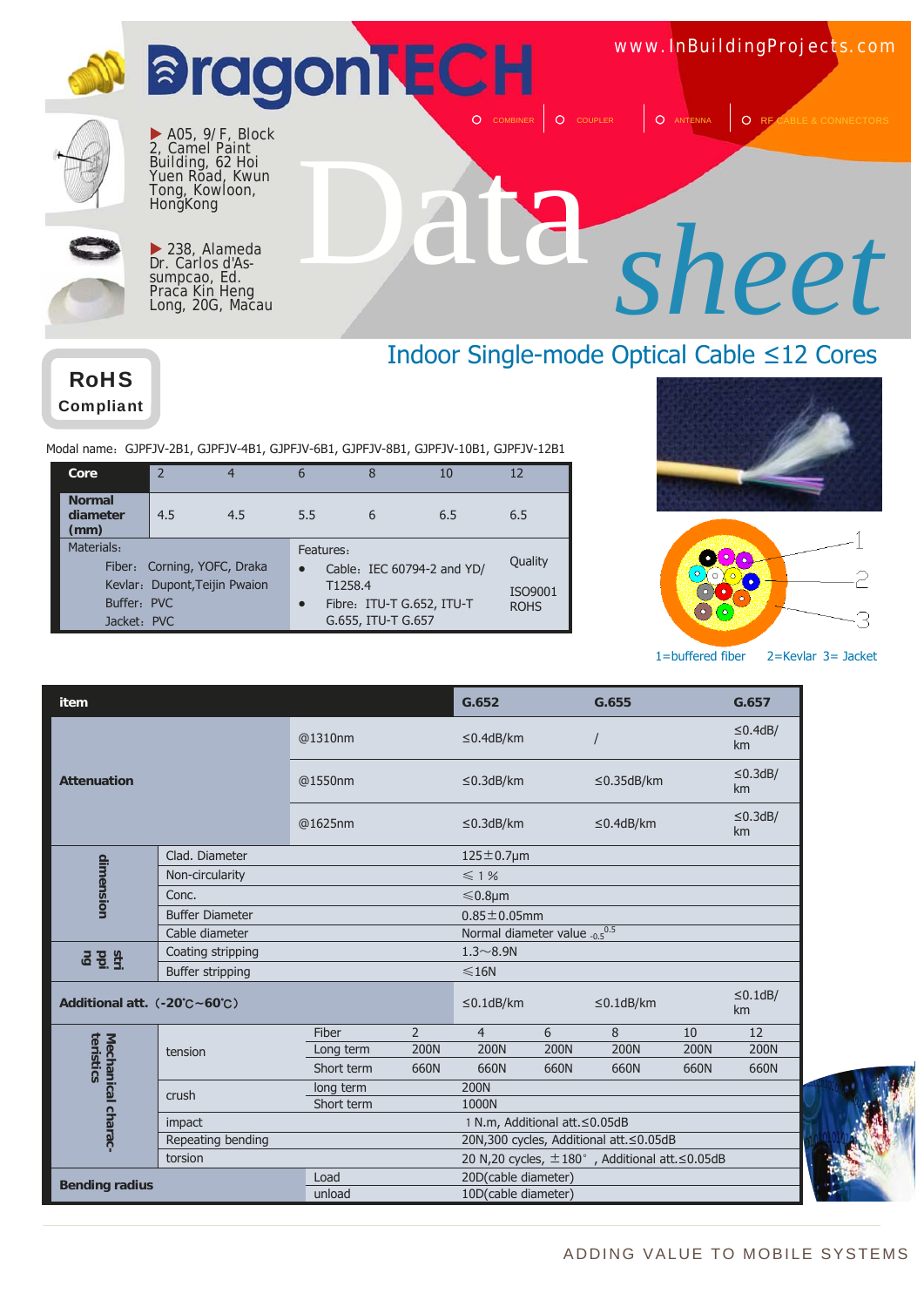



 $\blacktriangleright$  238, Alameda Dr. Carlos d'Assumpcao, Ed. Praca Kin Heng Long, 20G, Macau

### Indoor Single-mode Optical Cable >12 Cores

RoHS Compliant

Modal name: GJPFJH-16B1, GJPFJH-24B1, GJPFJH-36B1, GJPFJH-48B1, GJPFJH-72B1, GJPFJH-144B1

| Core                                                                                | 16                   | 24  | 36                                | 48                                              | 72                         | 144                                |
|-------------------------------------------------------------------------------------|----------------------|-----|-----------------------------------|-------------------------------------------------|----------------------------|------------------------------------|
| Normal diameter<br>(mm)                                                             | 6.8                  | 8.5 |                                   |                                                 |                            |                                    |
| Materials:<br>Fiber:<br>Kevlar: Dupont, Teijin Pwaion<br>Buffer: PVC<br>Jacket: PVC | Corning, YOFC, Draka |     | Features:<br>T1258.4<br>$\bullet$ | Fibre: ITU-T G.652, ITU-T<br>G.655, ITU-T G.657 | Cable: IEC 60794-2 and YD/ | Quality:<br>ISO9001<br><b>ROHS</b> |





1=buffered fiber 2=Kevlar 3= jacket

|                                     |                         |            |              | G.652                                     |       | G.655                                          |       | G.657           |
|-------------------------------------|-------------------------|------------|--------------|-------------------------------------------|-------|------------------------------------------------|-------|-----------------|
|                                     |                         | @1310nm    |              | $\leq$ 0.4dB/km                           |       | $\prime$                                       |       | $\leq$ 0.4dB/km |
| <b>Attenuation</b>                  |                         | @1550nm    |              | $\leq$ 0.3dB/km                           |       | $\leq$ 0.35dB/km                               |       | $\leq$ 0.3dB/km |
|                                     |                         | @1625nm    |              | $\leq$ 0.3dB/km                           |       | $\leq$ 0.4dB/km                                |       | $\leq$ 0.3dB/km |
|                                     | Clad. Diameter          |            |              | $125 \pm 0.7$ µm                          |       |                                                |       |                 |
|                                     | Non-circularity         |            |              | $\leq 1\%$                                |       |                                                |       |                 |
| <b>Dimension</b>                    | Conc.                   |            |              | ≤0.8µm                                    |       |                                                |       |                 |
|                                     | <b>Buffer Diameter</b>  |            |              | $0.85 \pm 0.05$ mm                        |       |                                                |       |                 |
|                                     | Cable diameter          |            |              | Normal diameter value .0.5 <sup>0.5</sup> |       |                                                |       |                 |
| Coating stripping                   |                         |            | $1.3 - 8.9N$ |                                           |       |                                                |       |                 |
| <b>Stripping</b>                    | <b>Buffer stripping</b> |            |              | $\leq 16N$                                |       |                                                |       |                 |
| Additional Attenuation (-20°C~60°C) |                         |            |              | $\leq$ 0.1dB/km                           |       | $\leq$ 0.1dB/km                                |       | $\leq$ 0.1dB/km |
|                                     |                         | Fiber      | 16           | 24                                        | 36    | 48                                             | 72    | 144             |
|                                     | Tension                 | Long term  | 400N         | 400N                                      | 400N  | 400N                                           | 400N  | 400N            |
|                                     |                         | Short term | 1320N        | 1320N                                     | 1320N | 1320N                                          | 1320N | 1320N           |
| <b>Mechanical</b>                   | Crush                   | long term  |              | <b>200N</b>                               |       |                                                |       |                 |
|                                     |                         | Short term |              | 1000N                                     |       |                                                |       |                 |
|                                     | Impact                  |            |              | 1 N.m, Additional att. ≤0.05dB            |       |                                                |       |                 |
|                                     | Repeat Bending          |            |              | 20N,300 cycles, Additional att. ≤0.05dB   |       |                                                |       |                 |
|                                     | Torsion                 |            |              |                                           |       | 20 N,20 cycles, ±180°, Additional att. ≤0.05dB |       |                 |
| <b>Bending Radius</b>               |                         | Load       |              | 20D(cable diameter)                       |       |                                                |       |                 |
|                                     |                         | Unload     |              | 10D(cable diameter)                       |       |                                                |       |                 |

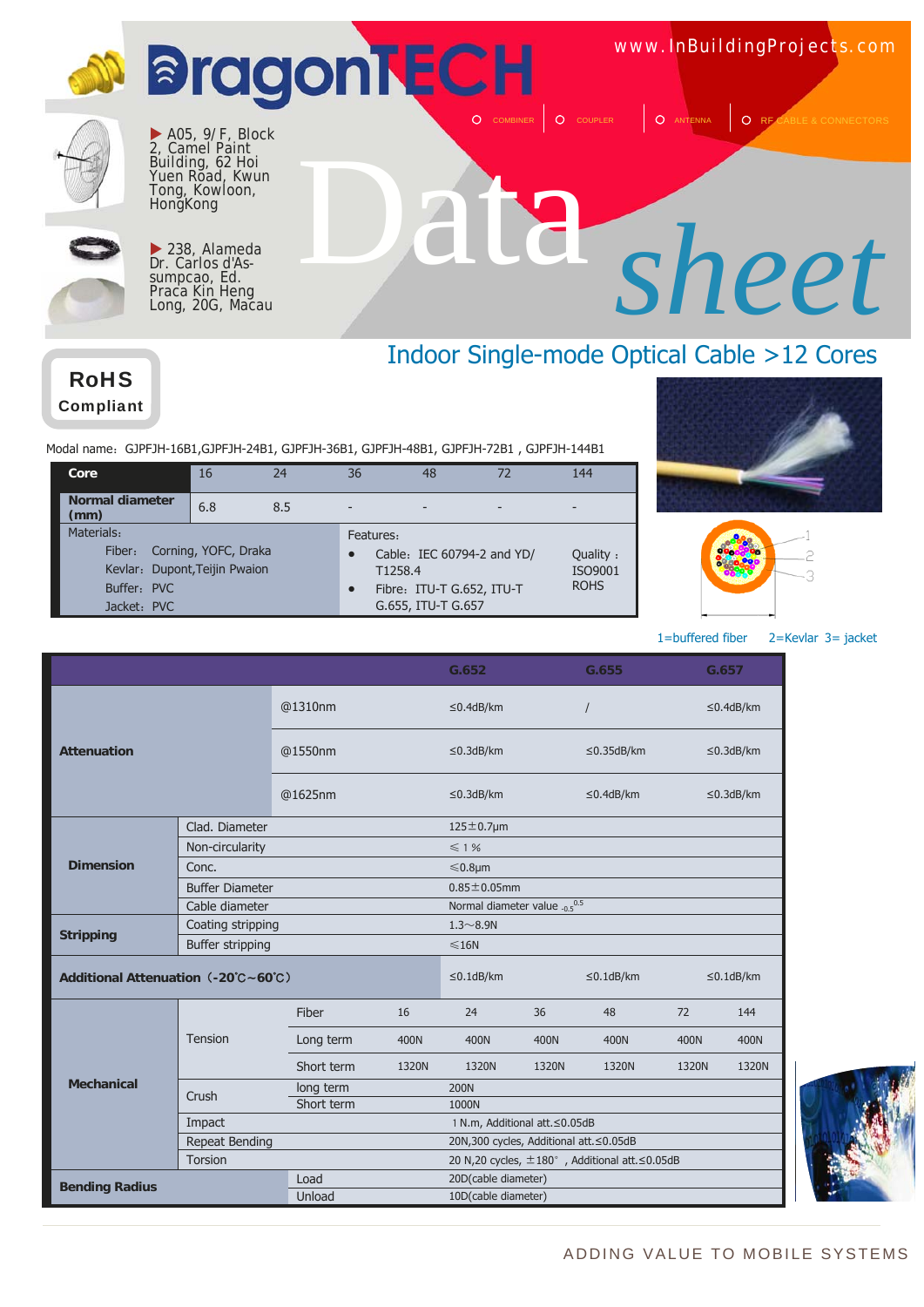

www.InBuildingProjects.com

## Aerial/ Duct cable (II)

- **Outer sheath**
- Aluminum tape
- Loose tube
- Optical fiber
- **Filling compound**
- Jelly
- Central strength member

### **Application:**

**GYTA** 

These aluminum tape armored cables are suitable for Installation in aerial or duct environment for long haul communication, LAN, especially sultable for the situation of high requirements to moisture resistance.

### **Features:**

### Up to 432 fibers

- The loose tube stranding technology make the fibers have good secondary excess length and allow the fibers free movement in the tube, which keeps the fiber stress-free while the cable is subjected to longitudinal stress.
- Aluminum tape armor providing property of moisture resistance.
- Metal strength member provides excellent strain performance.

### **Technical data:**

| Fiber Num.  | Outer<br>diameter | Weight  |          | Min. Bending<br>radius (mm)<br><b>Dynamic</b><br>Short term<br>static |      | Tension<br>(N) |            | Crush loading<br>(N/100mm) |  |
|-------------|-------------------|---------|----------|-----------------------------------------------------------------------|------|----------------|------------|----------------------------|--|
|             | (mm)              | (kg/km) |          |                                                                       |      | Long term      | Short term | Long term                  |  |
| $2 - 30$    | 9.8               | 95      |          |                                                                       |      |                |            |                            |  |
| $32 - 36$   | 10.3              | $115$   |          | 20 times<br>O.D.                                                      | 1500 | 600            | 1000       | 300                        |  |
| $38 - 60$   | 10.7              | 115.    |          |                                                                       |      |                |            |                            |  |
| $62 - 72$   | 11.3              | 140.    |          |                                                                       |      |                |            |                            |  |
| 74-96       | 12.9.             | 175     | 10 fimes |                                                                       |      |                |            |                            |  |
| 98-120      | 14.4              | 210     | O.D.     |                                                                       |      |                |            |                            |  |
| 122-144     | 15.8              | 245     |          |                                                                       |      |                |            |                            |  |
| 146-216     | 16.3              | 260     |          |                                                                       |      |                |            |                            |  |
| $218 - 240$ | 19.5              | 345     |          |                                                                       |      |                |            |                            |  |
| 242-288     | 21.7              | 415     |          |                                                                       |      |                |            |                            |  |
| 290-432     | 22.1              | 435     |          |                                                                       |      |                |            |                            |  |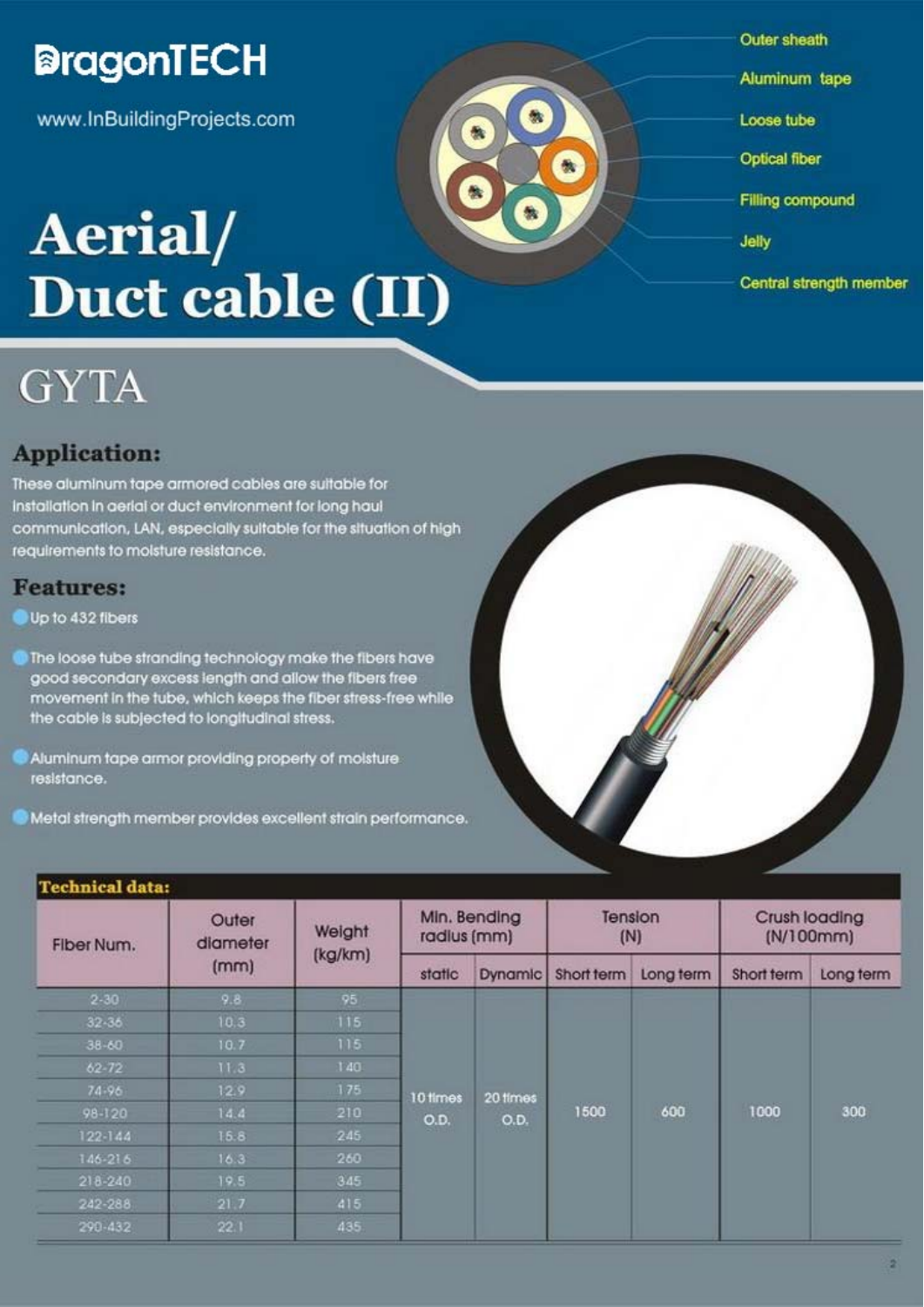



 $\blacktriangleright$  238, Alameda Dr. Carlos d'Assumpcao, Ed. Praca Kin Heng Long, 20G, Macau

### DragonTECH Fibre Enclosure System



| YHGP-A type 504 fiber optics ODF |              |           |  |  |
|----------------------------------|--------------|-----------|--|--|
| Model                            | WxHxD        | Capacity  |  |  |
| YHGP-A504                        | 850x2000x430 | 504 core  |  |  |
| YHGP-A576                        | 850x2200x430 | 576 core  |  |  |
| YHGP-A720                        | 850x2600x430 | 720 core  |  |  |
| <b>YHGP-B1008</b>                | 850x2000x800 | 1008 core |  |  |
| <b>YHGP-B1152</b>                | 850x2200x800 | 1152 core |  |  |
| <b>YHGP-B1440</b>                | 850x2600x800 | 1440 core |  |  |

| YHGP-A type 288 Series |              |          |  |  |  |
|------------------------|--------------|----------|--|--|--|
| Model                  | W x H x D    | Capacity |  |  |  |
| YHGP-A144              | 780x1000x360 | 144 core |  |  |  |
| YHGP-A216              | 780x1190x360 | 216 core |  |  |  |
| YHGP-A288              | 780x1390x360 | 288 core |  |  |  |











| Model    | WxHxD       | Capacity |
|----------|-------------|----------|
| YHGP-A24 | 400x560x170 | 24 core  |
| YHGP-A36 | 400x560x200 | 36 core  |
| YHGP-A48 | 400x560x230 | 48 core  |
| YHGP-A72 | 400x560x260 | 72 core  |

**YHGP A72 Wall Mount Series**